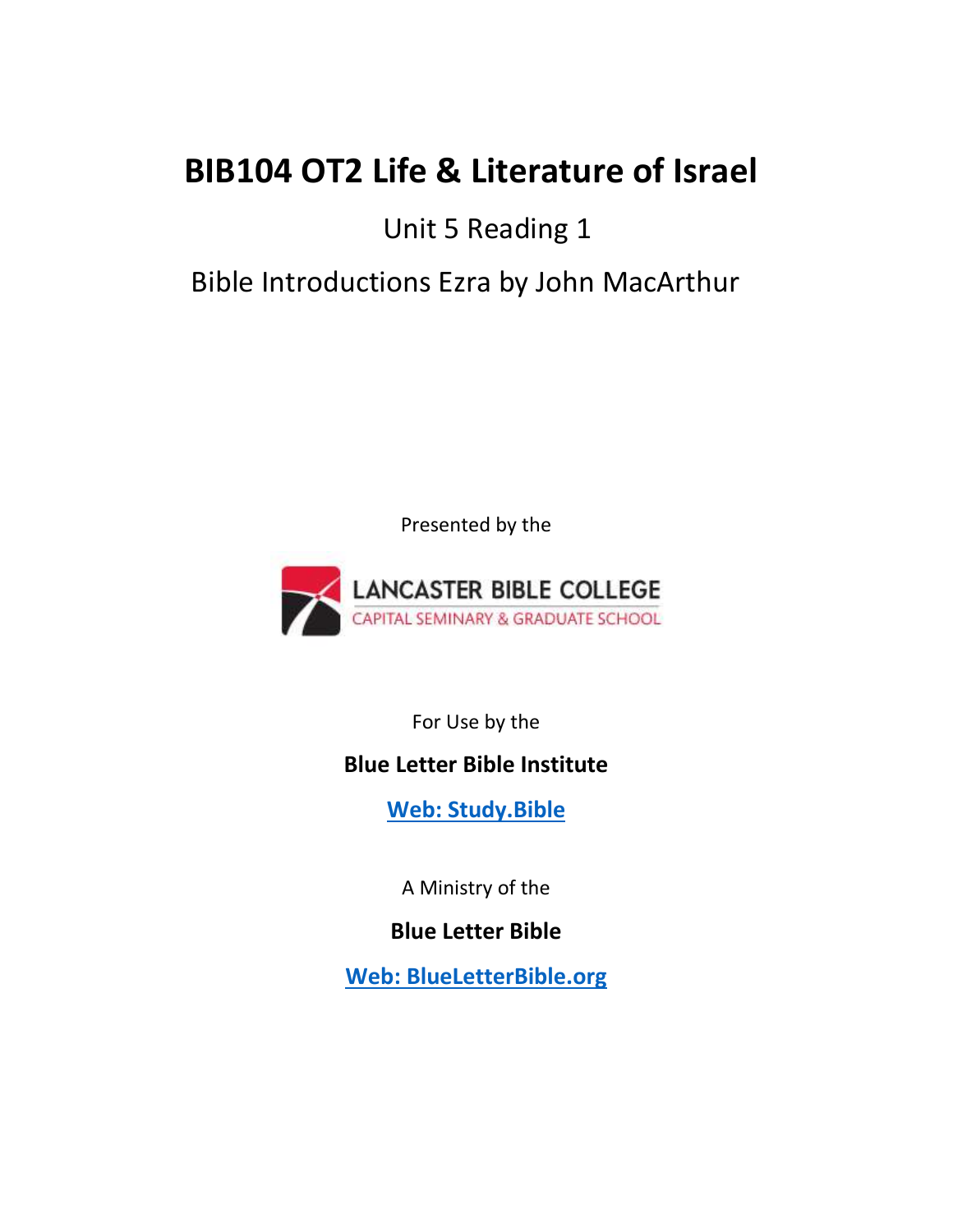BLUE<br>LETTER<br>BIBLE



#### **John MacArthur :: Bible Introductions - Ezra**

#### **BIBLE INTRODUCTIONS – EZRA**

- [Title](#page-1-0)
- [Author and Date](#page-1-1)
- **[Background and Setting](#page-1-2)**
- [Historical and Theological Themes](#page-2-0)
- [Interpretive Challenges](#page-3-0)
- [Outline](#page-4-0)

#### <span id="page-1-0"></span>**Title**

Even though Ezra's name does not enter the account of Judah's post-Exilic return to Jerusalem until [7:1](https://www.blueletterbible.org/kjv/ezra/7/1/s_410001), the book bears his name ("Jehovah helps") as a title. This is because both Jewish and Christian tradition attribute authorship to this famous scribe-priest. New Testament writers do not quote the book of Ezra.

#### <span id="page-1-1"></span>**Author and Date**

Ezra is most likely the author of both Ezra and Nehemiah, which might have originally been one book. [Ezra 4:8–6:18](https://www.blueletterbible.org/kjv/ezra/4/8-24/s_407008) and [7:12–26](https://www.blueletterbible.org/kjv/ezra/7/12-26/s_410012) are written in Aramaic. Although Ezra never states his authorship, internal arguments favor him strongly. After his arrival in Jerusalem (ca. 458 B.C.), he changed from writing in the third person to writing in the first person. In the earlier section it is likely that he had used the third person because he was quoting his memoirs. Ezra is believed to possibly be the author of the books of the Chronicles. It would have been natural for the same author to continue the OT narrative by showing how God fulfilled His promise by returning His people to the Land after 70 years of captivity. There is also a strong priestly tone in Chronicles, and Ezra was a priestly descendant of Aaron (cf. [7:1–5\)](https://www.blueletterbible.org/kjv/ezra/7/1-5/s_410001). The concluding verses of 2 Chronicles [\(36:22,](https://www.blueletterbible.org/kjv/2chronicles/36/22/s_403022) [23\)](https://www.blueletterbible.org/kjv/2chronicles/36/23/s_403023) are virtually identical to the beginning verses of Ezra [\(1:1–3a\)](https://www.blueletterbible.org/kjv/ezra/1/1-3/s_404001), affirming his authorship of both.

Ezra was a scribe who had access to the myriad of administrative documents found in Ezra and Nehemiah, especially those in the book of Ezra. Very few people would have been allowed access to the royal archives of the Persian Empire, but Ezra proved to be the exception (cf. [Ezra 1:2–4;](https://www.blueletterbible.org/kjv/ezra/1/2-4/s_404002) [4:9–22;](https://www.blueletterbible.org/kjv/ezra/4/9-22/s_407009) [5:7–17;](https://www.blueletterbible.org/kjv/ezra/5/7-17/s_408007) [6:3–12](https://www.blueletterbible.org/kjv/ezra/6/3-12/s_409003)). His role as a scribe of the law is spelled out in [7:10:](https://www.blueletterbible.org/kjv/ezra/7/10/s_410010) "For Ezra had prepared his heart to seek the Law of the LORD, and to do it, and to teach statutes and ordinances in Israel." He was a strong and godly man who lived at the time of Nehemiah (cf. [Neh. 8:1–9;](https://www.blueletterbible.org/kjv/nehemiah/8/1-9/s_421001) [12:36\)](https://www.blueletterbible.org/kjv/nehemiah/12/36/s_425036). Tradition says he was founder of the Great Synagogue, where the complete OT canon was first formally recognized.

Ezra led the second return from Persia (ca. 458 B.C.), so the completed book was written sometime in the next several decades (ca. 457–444 B.C.).

#### <span id="page-1-2"></span>**Background and Setting**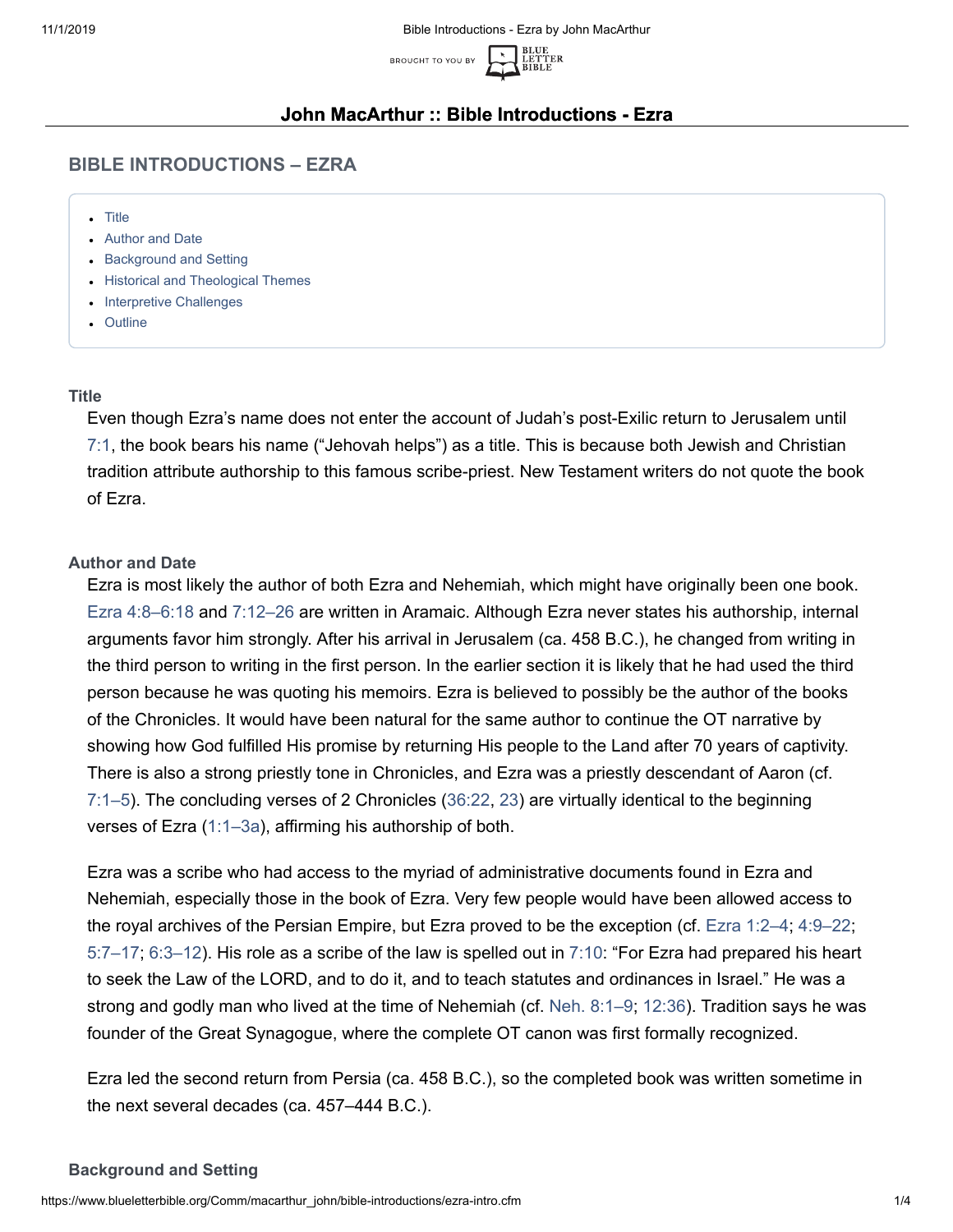#### 11/1/2019 Bible Introductions - Ezra by John MacArthur

God had originally brought Israel out of the slave markets of Egypt in the Exodus (ca. 1445 B.C.). Hundreds of years later, before the events of Ezra, God told His people that if they chose to break their covenant with Him, He would again allow other nations to take them into slavery ([Jer. 2:14–25\)](https://www.blueletterbible.org/kjv/jeremiah/2/14-25/s_747014). In spite of God's repeated warnings from the mouths of His prophets, Israel and Judah chose to reject their Lord and to participate in the worship of foreign gods, in addition to committing the abominable practices which accompanied idolatry (cf. [2 Kin. 17:7–18](https://www.blueletterbible.org/kjv/2kings/17/7-18/s_330007); [Jer. 2:7–13](https://www.blueletterbible.org/kjv/jeremiah/2/7-13/s_747007)). True to His promise, God brought the Assyrians and Babylonians to issue His chastisement upon wayward Israel and Judah.

In 722 B.C. the Assyrians deported the 10 northern tribes and scattered them all over their empire (cf. [2 Kin. 17:24–41](https://www.blueletterbible.org/kjv/2kings/17/24-41/s_330024); [Is. 7:8](https://www.blueletterbible.org/kjv/isaiah/7/8/s_686008)). Several centuries later, in 605–586 B.C., God used the Babylonians to sack and nearly depopulate Jerusalem. Because Judah persisted in her unfaithfulness to the covenant, God chastened His people with 70 years of captivity [\(Jer. 25:11\)](https://www.blueletterbible.org/kjv/jeremiah/25/11/s_770011), from which they returned to Jerusalem as reported by Ezra and Nehemiah. Cyrus, the Persian, overthrew Babylon in 539 B.C., and the book of Ezra begins with the decree of Cyrus one year later for the Jews to return to Jerusalem (ca. 538 B.C.), and it chronicles the reestablishment of Judah's national calendar of feasts and sacrifices, including the rebuilding of the second temple (begun in 536 B.C. and completed in 516 B.C.).

As there had been 3 waves of deportation from Israel into Babylon (605 B.C., 597 B.C., and 586 B.C.), so there were actually 3 returns to Jerusalem over a 9-decade span. Zerubbabel first returned in 538 B.C. He was followed by Ezra, who led the second return in 458 B.C. Nehemiah did likewise 13 years later, in 445 B.C. Complete uncontested political autonomy, however, never returned. The prophets Haggai and Zechariah preached during Zerubbabel's time, about 520 B.C. and following.

#### <span id="page-2-0"></span>**Historical and Theological Themes**

The Jews' return from the Babylonian captivity seemed like a second Exodus, sovereignly patterned in some ways after Israel's first redemption from Egyptian bondage. The return trip from Babylon involved activities similar to those of the original Exodus: 1) the rebuilding of the temple and the city walls; 2) the reinstitution of the law, which made Zerubbabel, Ezra, and Nehemiah collectively seem like a second Moses; 3) the challenge of the local enemies; and 4) the temptation to intermarry with non-Jews, resulting in idolatry. Other parallels between the original Exodus and the return from Babylon must have seemed to the returnees like they were given a fresh start by God.

In his account of the return, Ezra drew upon a collection of Persian administrative documents to which he had access as a scribe. The presence of actual royal administrative documents carries a powerful message when accompanied by the resounding line "the hand of the LORD my God was upon him/me" [\(7:6,](https://www.blueletterbible.org/kjv/ezra/7/6/s_410006) [28](https://www.blueletterbible.org/kjv/ezra/7/28/s_410028)). The decrees, proclamations, letters, lists, genealogies, and memoranda, many of them written by the Persian administration, attest to the sovereign hand of God in Israel's restoration. The primary message of the book is that God orchestrated the past grim situation (captivity) and would continue to work through a pagan king and his successors to give Judah hope for the future (return). God's administration overrides that of any of the kings of this world, and thus the book of Ezra is a message of God's continuing covenant grace to Israel.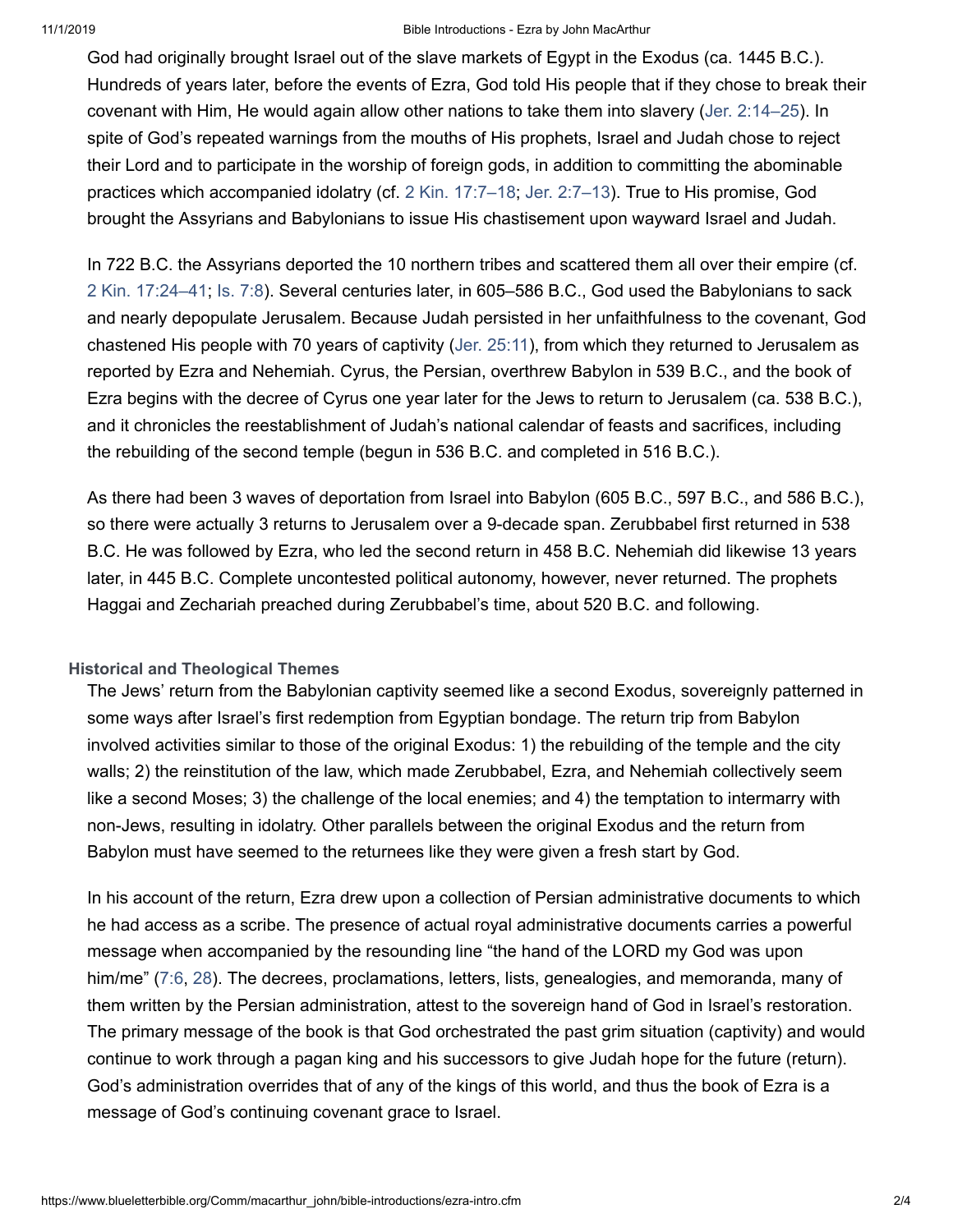#### 11/1/2019 Bible Introductions - Ezra by John MacArthur

Another prominent theme which surfaces in Ezra is opposition from the local Samaritan residents whose ancestors had been imported from Assyria ([4:2;](https://www.blueletterbible.org/kjv/ezra/4/2/s_407002) cf. [John 4:4–42](https://www.blueletterbible.org/kjv/john/4/4-42/s_1001004)). For reasons of spiritual sabotage, Israel's enemies requested to participate in rebuilding the temple ([4:1,](https://www.blueletterbible.org/kjv/ezra/4/1/s_407001) [2](https://www.blueletterbible.org/kjv/ezra/4/2/s_407002)). After being shunned, the enemies hired counselors against the Jews (cf. [4:4,](https://www.blueletterbible.org/kjv/ezra/4/4/s_407004) [5](https://www.blueletterbible.org/kjv/ezra/4/5/s_407005)). But the Lord, through the preaching of Haggai and Zechariah, rekindled the spirit of the people and their leaders to build, with the words "...be strong...and work; for I am with you" ([Hag. 2:4;](https://www.blueletterbible.org/kjv/haggai/2/4/s_911004) cf. [Ezra 4:24–5:2\)](https://www.blueletterbible.org/kjv/ezra/4/24-24/s_407024). The reconstruction resumed (ca. 520 B.C.) and the temple was soon finished, dedicated, and back in service to God (ca. 516 B.C.).

#### <span id="page-3-0"></span>**Interpretive Challenges**

First, how do the post-Exilic historical books of 1 and 2 Chronicles, Ezra, Nehemiah, and Esther relate to the post-Exilic prophets Haggai, Zechariah, and Malachi? For the chronology of Ezra, Nehemiah, and Esther, *see the notes on [Ezra 6:22–7:1](https://www.blueletterbible.org/kjv/ezra/6/22-22/s_409022)*. The two books of Chronicles were written by Ezra as a reminder of the promised Davidic kingship, the Aaronic priesthood, and appropriate temple worship. Haggai and Zechariah prophesied in the period of [Ezra 4–6](https://www.blueletterbible.org/kjv/ezra/4/1-24/s_407001) when temple construction was resumed. Malachi wrote during Nehemiah's revisit to Persia (cf. [Neh. 13:6\)](https://www.blueletterbible.org/kjv/nehemiah/13/6/s_426006).

Second, what purpose does the book serve? Ezra historically reports the first two of three post-Exilic returns to Jerusalem from the Babylonian captivity. The first return [\(chaps. 1–6](https://www.blueletterbible.org/kjv/ezra/1/1-11/s_404001)) was under Zerubbabel (ca. 538 B.C.) and the second ([chaps. 7–10\)](https://www.blueletterbible.org/kjv/ezra/7/1-28/s_410001) was led by Ezra himself (ca. 458 B.C.). Spiritually, Ezra reestablished the importance of the Aaronic priesthood by tracing his ancestry to Eleazar, Phinehas, and Zadok (cf. [Ezra 7:1–5\)](https://www.blueletterbible.org/kjv/ezra/7/1-5/s_410001). He reported on the rebuilding of the second temple ([chaps. 3–6\)](https://www.blueletterbible.org/kjv/ezra/3/1-13/s_406001). How he dealt with the gross sin of intermarriage with foreigners is presented in [chaps. 9](https://www.blueletterbible.org/kjv/ezra/9/1-15/s_412001), [10.](https://www.blueletterbible.org/kjv/ezra/10/1-44/s_413001) Most importantly, he reports how the sovereign hand of God moved kings and overcame varied opposition to reestablish Israel as Abraham's seed, nationally and individually, in the land promised to Abraham, David, and Jeremiah.

Third, the temple was built during the reign of Cyrus. Mention of Ahasuerus ([4:6](https://www.blueletterbible.org/kjv/ezra/4/6/s_407006)) and Artaxerxes ([4:7–23\)](https://www.blueletterbible.org/kjv/ezra/4/7-23/s_407007) might lead one to conclude that the temple could also have been built during their reigns. Such a conclusion, however, violates history. Ezra was not writing about the construction accomplishments of Ahasuerus or Artaxerxes, but rather he continued to chronicle their oppositions after the temple was built, which continued even to Ezra's day. It is apparent, then, that [Ezra 4:1–5](https://www.blueletterbible.org/kjv/ezra/4/1-5/s_407001) and [4:24–5:2](https://www.blueletterbible.org/kjv/ezra/4/24-24/s_407024) deal with rebuilding the temple under Zerubbabel, while [4:6–23](https://www.blueletterbible.org/kjv/ezra/4/6-23/s_407006) is a parenthesis recounting the history of opposition in the times of Ezra and Nehemiah.

Fourth, the interpreter must decide where Esther fits in to the time of Ezra. A careful examination indicates it took place between the events of [chaps. 6](https://www.blueletterbible.org/kjv/ezra/6/1-22/s_409001) and [7](https://www.blueletterbible.org/kjv/ezra/7/1-28/s_410001). *[See notes on Esther](https://www.blueletterbible.org/Comm/macarthur_john/bible-introductions/17_Esther.cfm)*.

Fifth, how does divorce in [Ezra 10](https://www.blueletterbible.org/kjv/ezra/10/1-44/s_413001) correlate with the fact that God hates divorce ([Mal. 2:16](https://www.blueletterbible.org/kjv/malachi/2/16/s_927016))? Ezra does not establish the norm, but rather deals with a special case in history. It seems to have been decided ([Ezra 10:3\)](https://www.blueletterbible.org/kjv/ezra/10/3/s_413003) on the principle that the lesser wrong (divorce) would be preferable to the greater wrong of the Jewish race being polluted by intermarriage, so that the nation and the messianic line of David would not be ended by being mingled with Gentiles. To solve the problem this way magnifies the